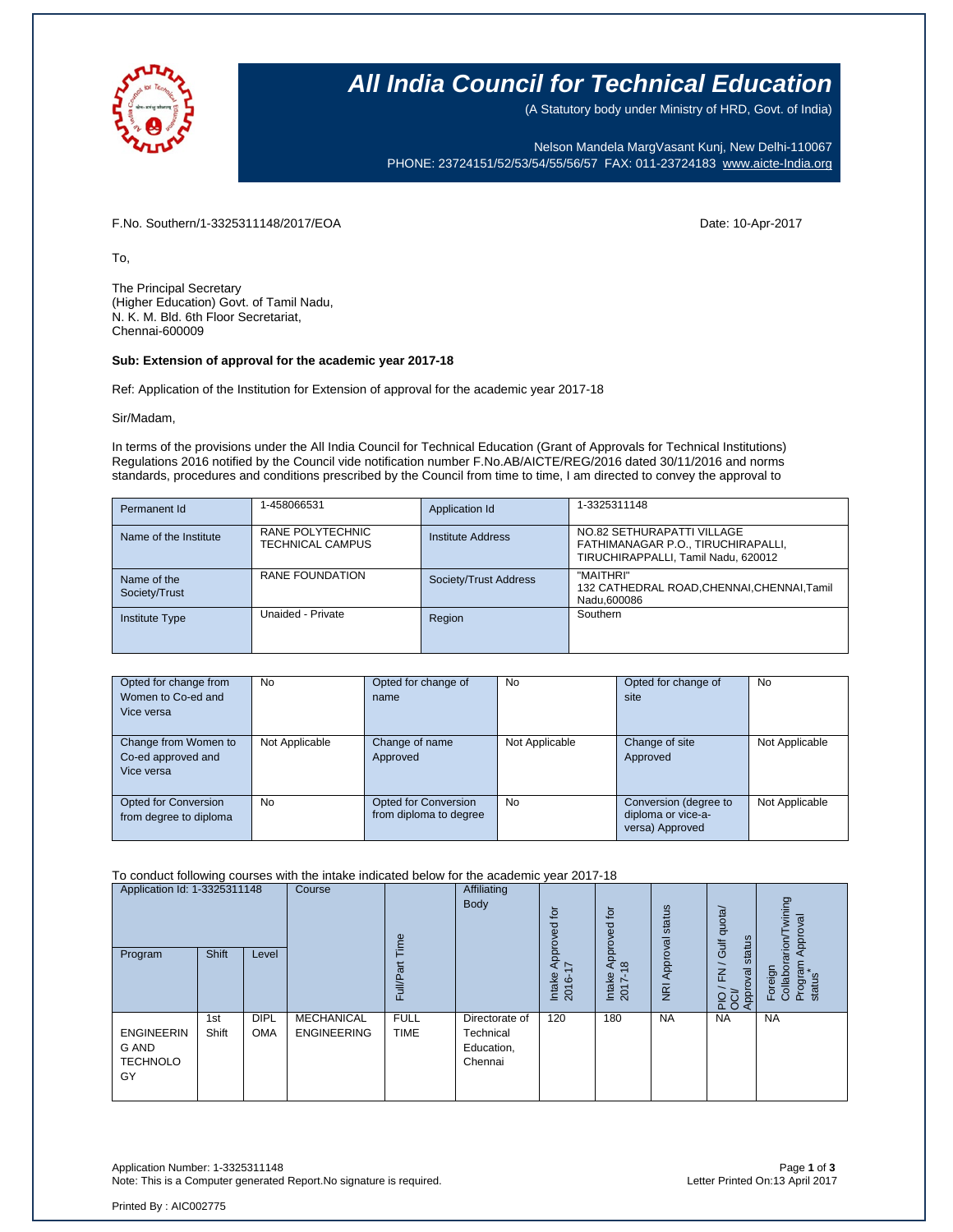

# **All India Council for Technical Education**

(A Statutory body under Ministry of HRD, Govt. of India)

Nelson Mandela MargVasant Kunj, New Delhi-110067

PHONE: 23724151/52/53/54/55/56/57 FAX: 011-23724183 [www.aicte-India.org](http://www.aicte-india.org/)

| <b>ENGINEERIN</b><br>G AND<br><b>TECHNOLO</b><br>GY | 1st<br>Shift | <b>DIPL</b><br><b>OMA</b> | MECHANICAL<br><b>ENGINEERING</b> | PART<br><b>TIME</b>        | Directorate of<br>Technical<br>Education,<br>Chennai | 60 | 60 | <b>NA</b> | <b>NA</b> | <b>NA</b> |
|-----------------------------------------------------|--------------|---------------------------|----------------------------------|----------------------------|------------------------------------------------------|----|----|-----------|-----------|-----------|
| <b>ENGINEERIN</b><br>G AND<br><b>TECHNOLO</b><br>GY | 1st<br>Shift | <b>DIPL</b><br><b>OMA</b> | <b>MECHATRONIC</b><br>S          | <b>FULL</b><br><b>TIME</b> | Directorate of<br>Technical<br>Education,<br>Chennai | 60 | 60 | <b>NA</b> | <b>NA</b> | <b>NA</b> |

The above mentioned approval is subject to the condition that

RANE POLYTECHNIC TECHNICAL CAMPUS

shall follow and adhere to the Regulations, guidelines and directions issued by AICTE from time to time and the undertaking / affidavit given by the institution along with the application submitted by the institution on portal.

Course(s) Applied for Closure by the Institute for the AY 2017-18:

| Application Id: 1-3325311148<br><b>Shift</b><br>Level<br>Program |                                                            | Name of the<br>Course | <b>Full/Part Time</b> | <b>Affiliating Body</b>                                                | <b>Course Closure Status</b> |                                                      |                       |
|------------------------------------------------------------------|------------------------------------------------------------|-----------------------|-----------------------|------------------------------------------------------------------------|------------------------------|------------------------------------------------------|-----------------------|
|                                                                  | <b>ENGINEE</b><br>RING AND<br><b>TECHNOL</b><br><b>OGY</b> | 1st<br>Shift          | <b>DIPLOMA</b>        | <b>CIVIL</b><br><b>ENGINEERING</b><br>: (Last Approved<br>Intake $0$ ) | <b>FULL TIME</b>             | Directorate of<br>Technical<br>Education,<br>Chennai | Pending <sup>\$</sup> |

**\$ due to non submission of NOC's from University / Board and / or State Government**

In case of any differences in content in this Computer generated Extension of Approval Letter, the content/information as approved by the Executive Council / General Council as available on the record of AICTE shall be final and binding.

Strict compliance of Anti-Ragging Regulation:- Approval is subject to strict compliance of provisions made in AICTE Regulation notified vide F. No. 37-3/Legal/AICTE/2009 dated July 1, 2009 for Prevention and Prohibition of Ragging in Technical Institutions. In case Institution fails to take adequate steps to Prevent Ragging or fails to act in accordance with AICTE Regulation or fails to punish perpetrators or incidents of Ragging, it will be liable to take any action as defined under clause 9(4) of the said Regulation.

### **Note: Validity of the course details may be verified at www.aicte-india.org**

 **Prof. A.P Mittal Member Secretary, AICTE**

Copy to:

- **1. The Regional Officer,** All India Council for Technical Education Shastri Bhawan 26, Haddows Road Chennai - 600 006, Tamil Nadu
- **2. The Director Of Technical Education\*\*,** Tamil Nadu

Application Number: 1-3325311148 Page **2** of **3** Note: This is a Computer generated Report.No signature is required.